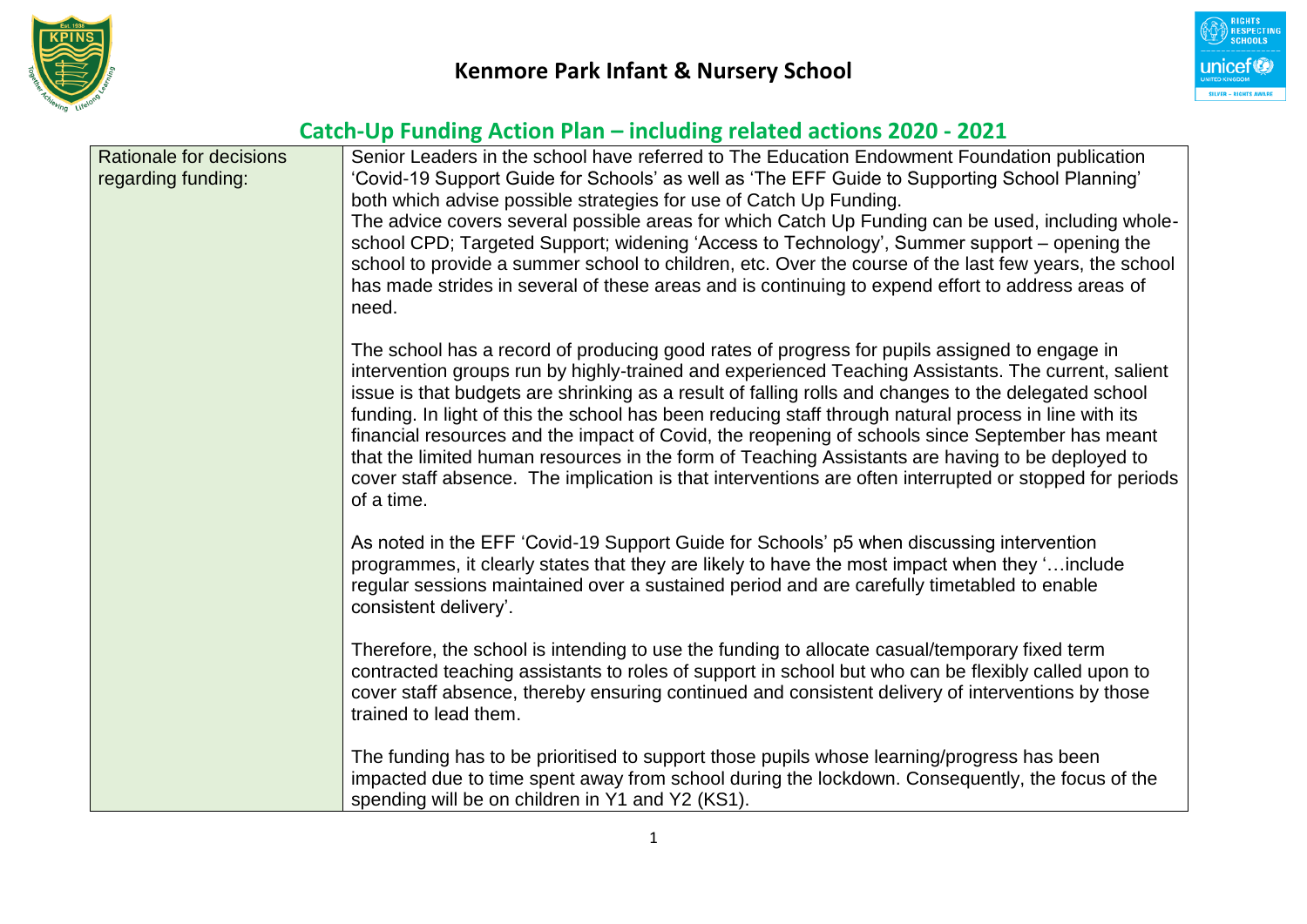



| <b>Funding already received by</b> | 12.10.20 - £5,280.00 (1 <sup>st</sup> tranche) | Total funding: | £19,120.00 |
|------------------------------------|------------------------------------------------|----------------|------------|
| the school                         | 01.03.21 - £5,880.00 ( $2nd$ tranche)          |                |            |
|                                    | 08.06.21 - £7,960.00 (3 <sup>rd</sup> tranche) |                |            |
|                                    |                                                |                |            |

| <b>Aims</b>                                                                                                      | <b>Actions</b>                                                                                                       | <b>Who</b>                                    | <b>When</b>                                                       | <b>Costing</b>                                                                                                                | <b>Comments</b>                                                                                                                                                                                                                                                                                                                                                                                                                                                                                             |
|------------------------------------------------------------------------------------------------------------------|----------------------------------------------------------------------------------------------------------------------|-----------------------------------------------|-------------------------------------------------------------------|-------------------------------------------------------------------------------------------------------------------------------|-------------------------------------------------------------------------------------------------------------------------------------------------------------------------------------------------------------------------------------------------------------------------------------------------------------------------------------------------------------------------------------------------------------------------------------------------------------------------------------------------------------|
| Identify children whose<br>progress has been<br>impeded following<br>lockdown                                    | <b>Baseline</b><br>assessments<br>conducted in Y1 &<br>Y <sub>2</sub><br>Evaluation of follow-<br>up data collection | <b>Class Teachers</b><br><b>SLT</b>           | Beginning of Oct<br>2020<br>By end of autumn<br>term and ongoing. | N/A<br>N/A                                                                                                                    | Baseline assessments input in<br>SIMS. analysed by HT & DHT to<br>identify pupils in October 2020.<br>Further analysis & tracking with<br>second data drop in December to<br>confirm groups of learner and<br>nature of intervention and support<br>to be provided.                                                                                                                                                                                                                                         |
| Identify vulnerable<br>pupils' with no prior<br>access to wider<br>agencies, in order to<br>support their needs. | Children identified<br>early for referrals to<br>other agencies                                                      | <b>Class</b><br>Teachers/Inclusion<br>Manager | On-going from<br>19/10/2020                                       | SLE costs for EP<br>£5750.00 (equates to<br>10 half days- each<br>pupil referral equates<br>to a minimum of one<br>half day). | Two pupils in Y1 and two pupils in<br>Y2 referred to Speech and<br>Language Therapy; one pupil in<br>Y2 referred to Occupational<br>Therapy.<br><b>Educational Psychologist</b><br>reviewed 2 pupils in receipt of PP.<br>In total, EP visits were actioned<br>for 8 pupils.<br>A total of 45 referrals were made<br>to a variety of agencies including:<br>Speech and Language Therapy;<br>Educational Psychology;<br>Occupational Therapy; Young<br>Carers; ASD Advisory Teachers<br>and request made for |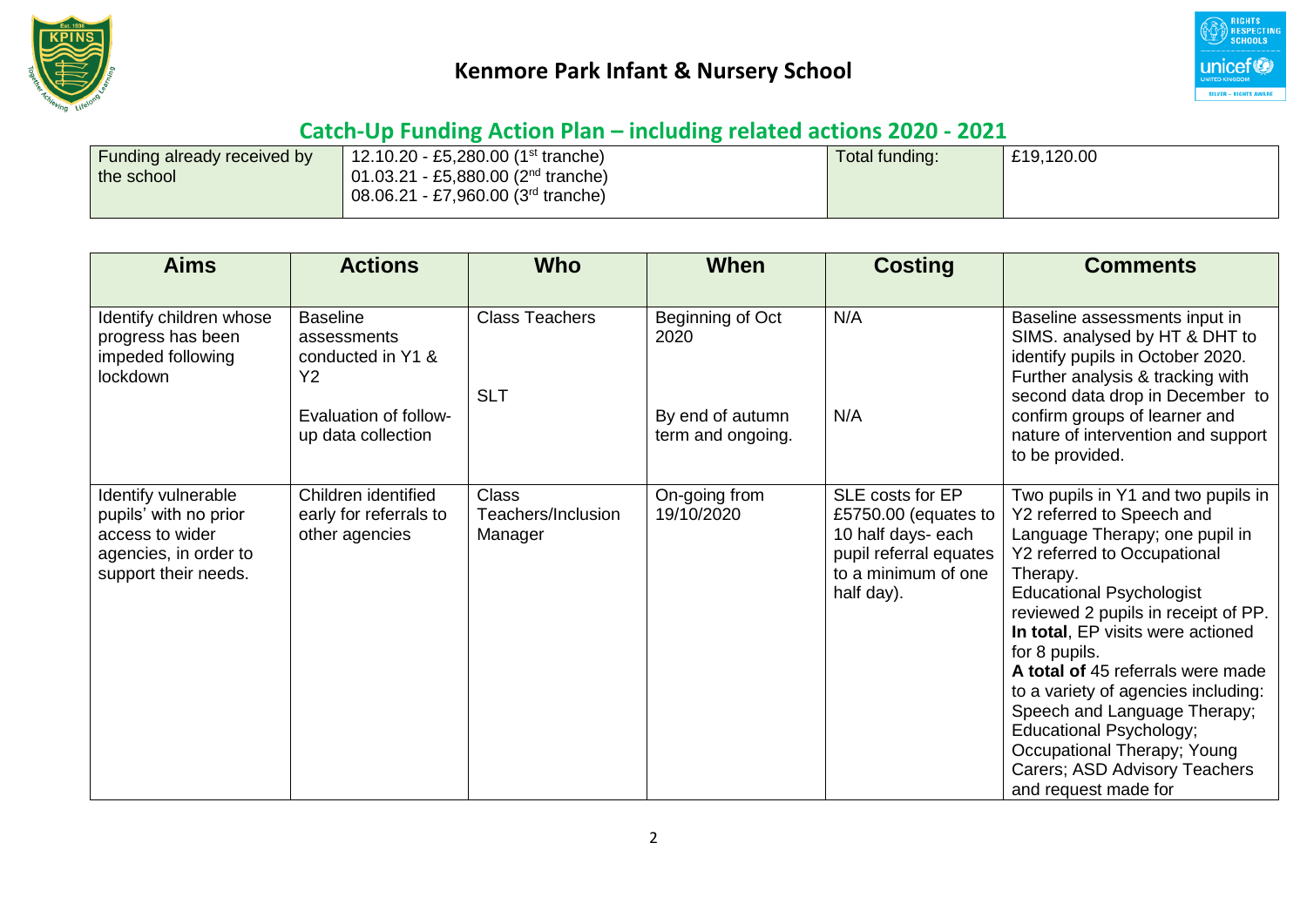



|                                                                                  |                                                                                                                                                                                                                                                                                                                                                                       |                               |            |     | Educational, Health & Care Plans<br>(EHCPs)                                                                                                                                                                                                                                    |
|----------------------------------------------------------------------------------|-----------------------------------------------------------------------------------------------------------------------------------------------------------------------------------------------------------------------------------------------------------------------------------------------------------------------------------------------------------------------|-------------------------------|------------|-----|--------------------------------------------------------------------------------------------------------------------------------------------------------------------------------------------------------------------------------------------------------------------------------|
| To appoint<br>casual/temporary<br>fixed term contracted<br>Teaching Assistant(s) | Advertise posts and<br>recruitment<br>processes including<br>organise interview<br>dates                                                                                                                                                                                                                                                                              | HT                            | 30.11.20   | N/A | Adverts for the respective position<br>have been put onto the school<br>website and external promotion<br>plus in school newsletters. From<br>the pool of applications, shortlist<br>and interview-candidates for<br>flexible posts. Outcome:<br>successful recruitments made. |
| Plan for effective<br>support of targeted<br>children                            | Following data<br>analysis, Inclusion<br>Manager (DHT) and<br><b>Class Teachers to</b><br>identify the<br>appropriate<br>intervention and<br>support<br><b>Baseline</b><br>assessments to be<br>used to track the<br>effectiveness of<br>intervention<br><b>Timetables for TAs</b><br>to be constructed<br>Use of interventions<br>and strategies to be<br>completed. | DHT, Class<br><b>Teachers</b> | 05.01.2021 | N/A | Data was analysed termly and<br>during interventions.                                                                                                                                                                                                                          |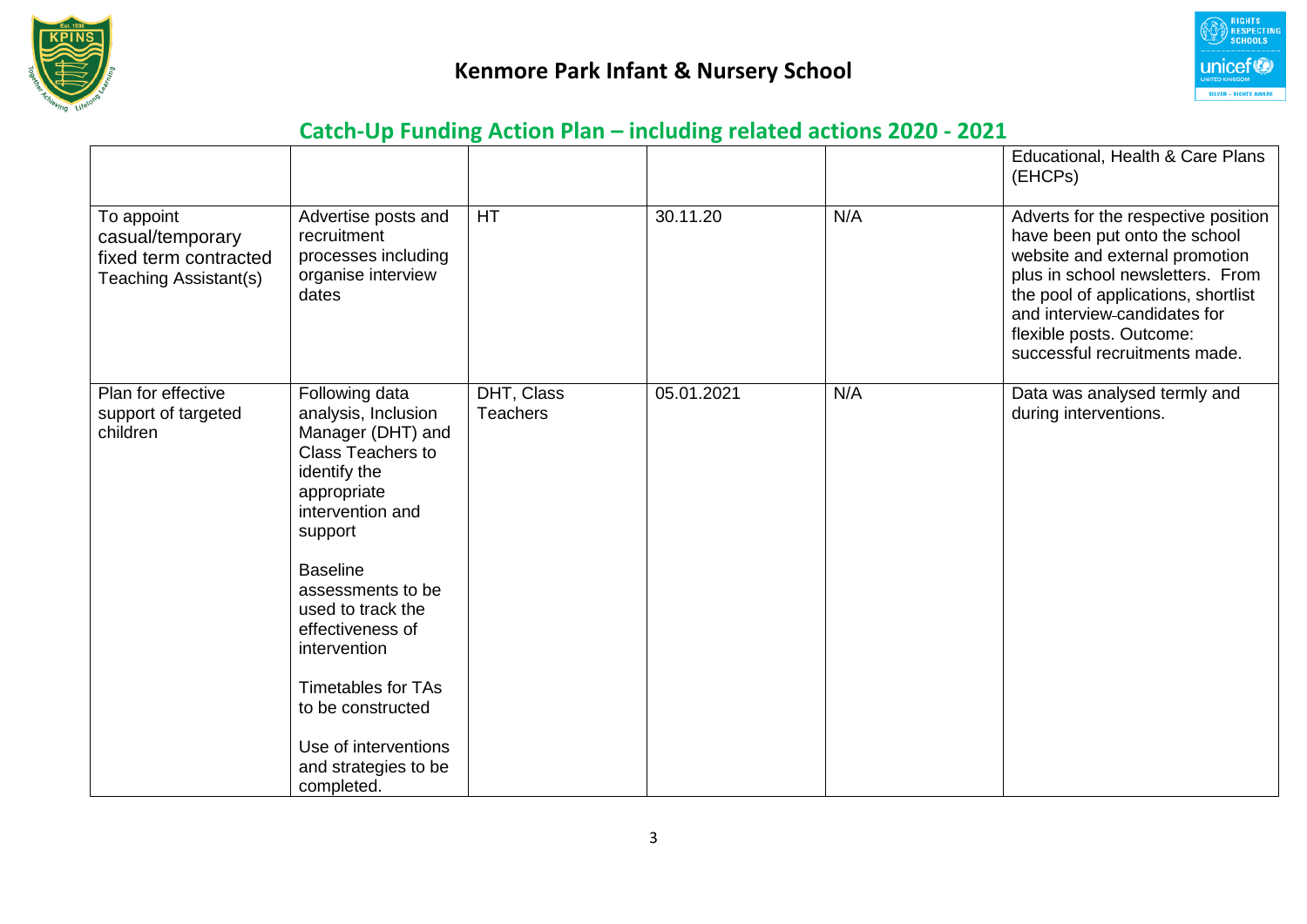



| Purchase On Line<br>reading software - Bug<br>Club & Phonics.                          | Invest in an on line<br>phonics and reading<br>software to enable all<br>pupils as part of our<br>on-going catch up<br>provision to be<br>allocated reading<br>books match to their<br>phonics<br>phases/colour<br>reading bands<br>accessible from<br>home and similarly<br>phonics phase<br>activities for pupils in<br>Early years. | Inclusion lead &<br>English lead.                    | From May 2020 | 2020-21 package of<br>phonics & reading<br>KS <sub>1</sub><br>$=$ £1298.<br>2021-22 package<br>$=£1341.09$                                             | Login details and majority of<br>pupils set up from the summer<br>term 2020 so that they could have<br>access to specific reading and<br>phonics resources matched to<br>their reading ability.<br>This was a valuable resource for<br>all pupils when physical copies of<br>reading material were not being<br>sent home due to Covid and<br>during the second lockdown in<br>January 2021.<br>New admissions from September<br>2021 sent logins and inducted in<br>its use.<br>Staff monitor pupils access and<br>chase up pupils who would<br>strongly benefit from regular<br>access and follow up with<br>parents/carers. |
|----------------------------------------------------------------------------------------|----------------------------------------------------------------------------------------------------------------------------------------------------------------------------------------------------------------------------------------------------------------------------------------------------------------------------------------|------------------------------------------------------|---------------|--------------------------------------------------------------------------------------------------------------------------------------------------------|--------------------------------------------------------------------------------------------------------------------------------------------------------------------------------------------------------------------------------------------------------------------------------------------------------------------------------------------------------------------------------------------------------------------------------------------------------------------------------------------------------------------------------------------------------------------------------------------------------------------------------|
| Identification of roles for<br>casual/temporary<br>fixed term contracted<br><b>TAs</b> | Identify small-group<br>focused activities<br>which<br>casual/temporary<br>fixed term<br>contracted TAs can<br>be deployed to<br>support.<br>Provide training for<br><b>TAs</b>                                                                                                                                                        | <b>Inclusion Manager</b><br><b>Inclusion Manager</b> | 05.01.2021    | <b>Funds committed</b><br>/Salary Costs of<br><b>Teaching Assistant</b><br>contact to facilitate<br>catch up intervention<br>and support:<br>£18071.56 | Data was used to identify target<br>groups and the success of these<br>groups was closely monitored.                                                                                                                                                                                                                                                                                                                                                                                                                                                                                                                           |